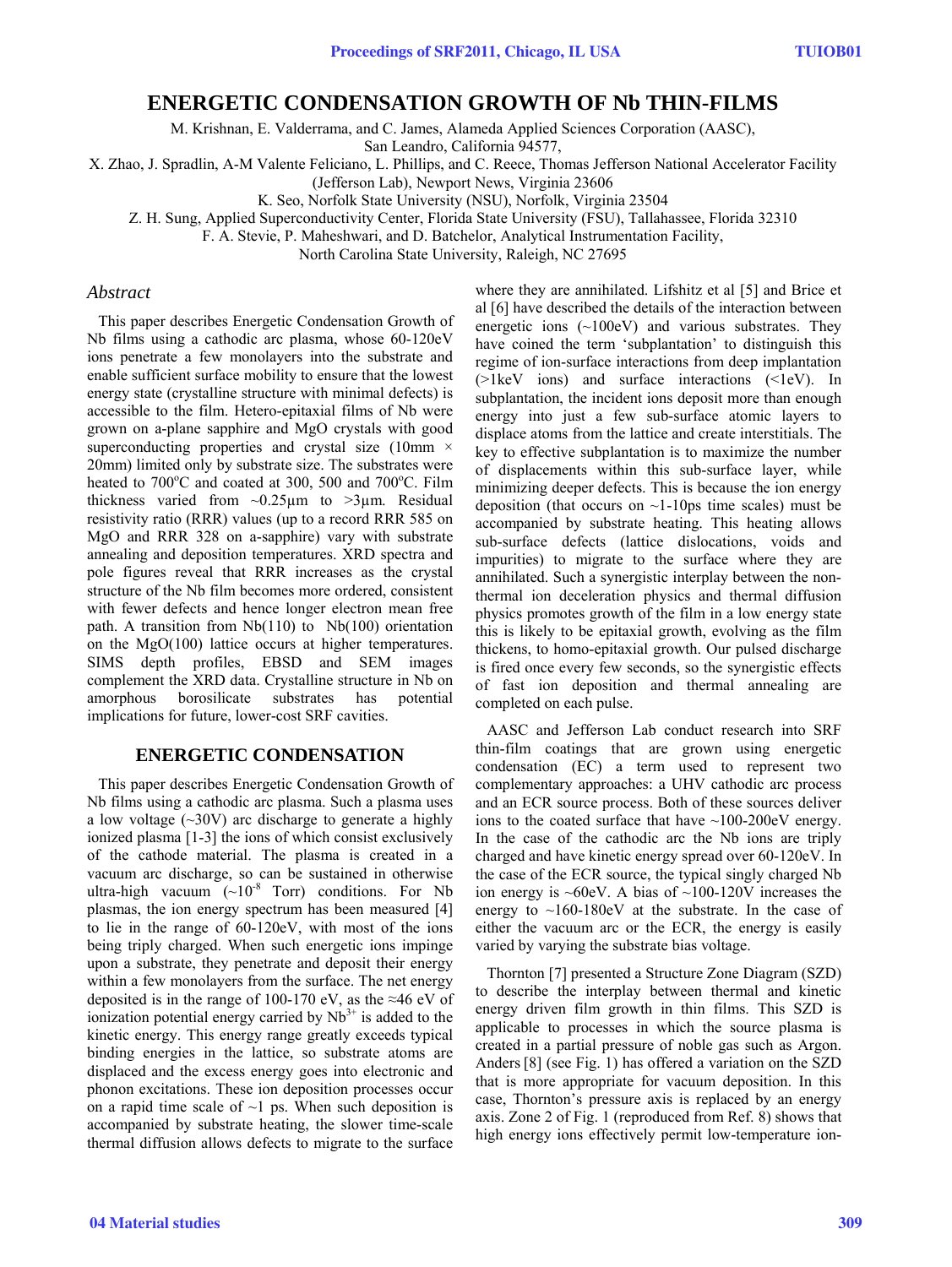assisted epitaxial growth. This paper presents several examples of such epitaxial growth of Nb films on various substrates.



Fig. 1: SZD for ion-assisted vacuum deposition (reproduced from Ref. 8 with permission from Elsevier publishers).

## **MOTIVATION FOR THIN FILM DEVELOPMENT**

Most RF particle accelerators worldwide utilize RF cavities made from a conventional conductor such as copper to accelerate the particle beam. A few large research accelerators such as the Continuous Electron Beam Accelerator Facility (CEBAF) at Thomas Jefferson National Accelerator Facility (Jefferson Lab, or JLab) and the Spallation Neutron Source (SNS) use superconducting radio frequency (SRF) accelerating cavities. SRF cavities consume less power than conventional cavities to produce a given accelerating gradient, even when the additional energy cost of the cryogenics system is taken into account [9]. However the cryogenics system costs do represent a significant portion of the operating expense of SRF accelerators. Operation at higher temperature would reduce those costs. Niobium, the only presently accepted superconductor for SRF accelerators, has a transition temperature  $T_c$  of 9.3K, but a practical operating temperature of 2K at the typically used 1.3–1.5 GHz RF frequencies. Operation well below  $T_c$  is required to minimize surface resistance and maximize critical magnetic field. Increasing the operating temperature of the accelerator from 2K to 4.5K could cut the cryogenics system costs in half, but would, at these rf frequencies, require use of an alternative superconductor with a higher transition temperature. Since the RF (London) penetration depth into the cavity surface is only  $\sim$ 50nm, it is of interest to develop thin film coatings on the nano-scale (~100nm) for particle accelerators. One approach to reducing SRF accelerator costs is to replace the expensive, bulk Nb  $(-\$300/lb)$  cavities with a Nb thin film deposited on a less expensive material, such as Cu  $(-\$3/lb)$  or better yet, Al  $(-\$1/lb)$ . The added advantage of Al over Cu is that the cavity can be cast instead of being machined, further reducing cost. Thin film coatings have the potential to reduce costs for many major upcoming SRF accelerators such as the International Linear Collider (ILC) and the Facility for Rare Isotope

Beams (FRIB). Especially at the lower rf frequencies of 200-500MHz, the cavity cells are so large that bulk Nb might be prohibitively expensive, so Nb coated Cu or Cu alloys might be the more cost-effective option for operation at 4.5K [10].

Pioneering work [11,12] on Cu cavities coated with Nb thin film has been done at the European Organization for Nuclear Research, known as CERN. By 1998, 272 copper 352 MHz cavities, Nb thin film coated via magnetron sputtering, were deployed for the Large Electron-Positron Collider (LEP-II) project. The circular LEP-II collider, with a circumference of 27 kilometers, was one of the largest particle accelerators ever constructed and has recently been replaced by the Large Hadron Collider (LHC). Future accelerator facilities, such as the proposed International Linear Collider (ILC), require high accelerating field ~35 MV/m and  $Q \ge 10^{10}$ . It was reported [13,14] that at 1.7K the Nb thin film cavities for LEP had Q-drop to below  $10^{10}$  at ≈15MV/m and to below 5×10<sup>9</sup> at  $\approx$ 20 MV/m. There is a motivation to better understand these limits and to improve Nb thin films' performance for future SRF accelerator cavities.

The payoff of higher temperature SRF cavities and cavities made out of thin-film coated Cu or Al has motivated a multi-year research program at Alameda Applied Sciences Corporation (AASC). The goal is to utilize energetic condensation to produce Nb-on-Cu films of sufficient quality to determine if the thin film RF properties are adequate for high power SRF applications such as particle accelerators. Thorough characterization of the surface morphology and RF properties of Nb-on-Cu is a necessary first step toward qualifying Nb coated Cu SRF cavities. Given the high-cost (>\$100M) and infrequent occurrence of large SRF accelerator upgrades and construction, it is difficult to imagine acceptance of an alternative superconductor in SRF accelerators without demonstrated performance equivalent to (or better than) that of bulk Nb (2K). Implementation of Nb-on-Cu coated cavities into commercial accelerators, our long-term goal, is likely to follow reliable operation in a research laboratory setting.

### **EXPERIMENTAL CONFIGURATION**

There are two experimental configurations at AASC. Fig. 2 shows a photograph of the Coaxial Energetic Deposition ( $CED<sup>TM</sup>$ ) apparatus with a 2.2 GHz copper RF cavity adjacent to it, shown for scale.

Figure 3 is a schematic drawing of the operation of the  $\widetilde{\mathrm{CED}}^{\mathrm{TM}}$  apparatus. The arc is formed between an on-axis cathode (1-cm diameter and 60-cm long) and a coaxial mesh anode (4-cm diameter and 45-cm in length). The arc is sustained by a PowerTen, Inc. power supply (100V, 200A). The repetition rate of the arc is 0.25Hz, limited at present by SCR switches in the trigger circuit, but may be increased by using IGBT switches. The arc is triggered by a proprietary trigger system.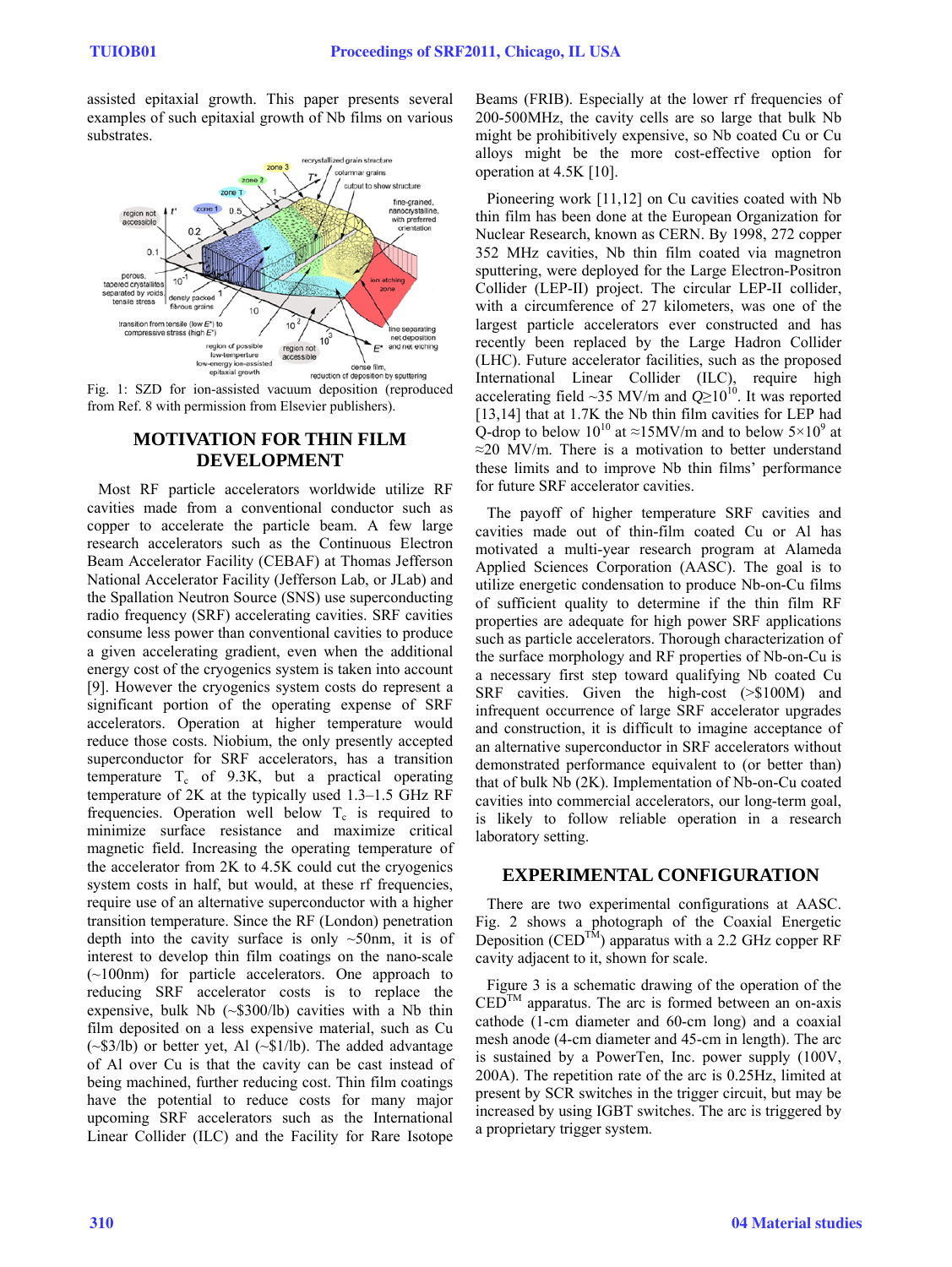

Fig. 2: Photograph of the CED<sup>TM</sup> system, showing a 2.2 GHz copper RF cavity for scale.



Fig. 3: Schematic drawing of  $\mathrm{CED}^{\mathrm{TM}}$  operation: (a) coaxial electrode geometry and typical current pulses to trigger and arc; (b) detail of anode mesh and heated substrate, showing plasma transmitted by the anode onto the substrate.

The substrate is placed outside the mesh anode. The entire assembly is enclosed in a 25-cm dia. CF vacuum spool. The vacuum spool is double-walled with a solenoid wound on the outside. The solenoid is capable of producing a peak magnetic field of 10mT in either the  $z^+$ 

 direction. The arc current is controlled by adjusting a ballast resistor in series with the cathode. This system is equipped with a substrate heater and temperature control system that is capable of operation up to 1200 °C. The key process variables are substrate temperature, degree of annealing, substrate bias, deposition rate, and base

pressure. Base pressures of  $\sim 5x10^{-9}$  Torr are possible within this chamber and are measured and monitored using a SRS200 residual gas analyzer (RGA). In addition to substrate temperature control, the substrate can also be biased.

Figure 4 shows a photograph of the Cathodic Arc Deposition (CAD) facility available at AASC.



Fig. 4: Photograph of Cathodic Arc Deposition (CAD) facility at AASC.

Two Pulse Forming Networks (PFNs) are shown in the figure. These PFNs allow independently triggered arcs to be driven in two separate cathodes, with a common mesh anode. Figure 5 shows a photograph of the dual-target arrangement. This arrangement allows growth of superconducting films of A-15 compounds such as  $Nb<sub>3</sub>Sn$ ,  $Mo<sub>3</sub>Re[15]$  etc., as well as  $MgB<sub>2</sub>$  films.



Fig. 5: Photograph of dual-cathode Cathodic Arc Deposition (CAD) facility at AASC.

The film deposition rate in the CAD source was measured by measuring the thickness profile of a deposited Nb film. A 75-mm diameter masked borosilicate glass witness plate was located 40-mm from the 10-mm diameter cathode. After 7000 pulses of 500A/1ms, the thickness profile shown in Fig. 6a was obtained using a DEKTAK profilometer.

Simple book-keeping allows determination of the growth rate as shown in Fig. 6b. The Nb plasma is formed from tiny cathode spots that typically carry  $\sim$ 100A at most. Each spot lasts for  $\sim$ 1µs and hence the spots dance all over the 10-mm diameter cathode during the 1ms pulse. Viewed from afar, the plasma appears to emanate from a  $\sim$ 10-mm spot. The expansion into vacuum of such a plasma is supersonic and the plasma expands into a cone of half-angle  $\approx 30^\circ$ . The red curve in Fig. 6a is a Gaussian Fit to the thickness profile. The integral of the mass under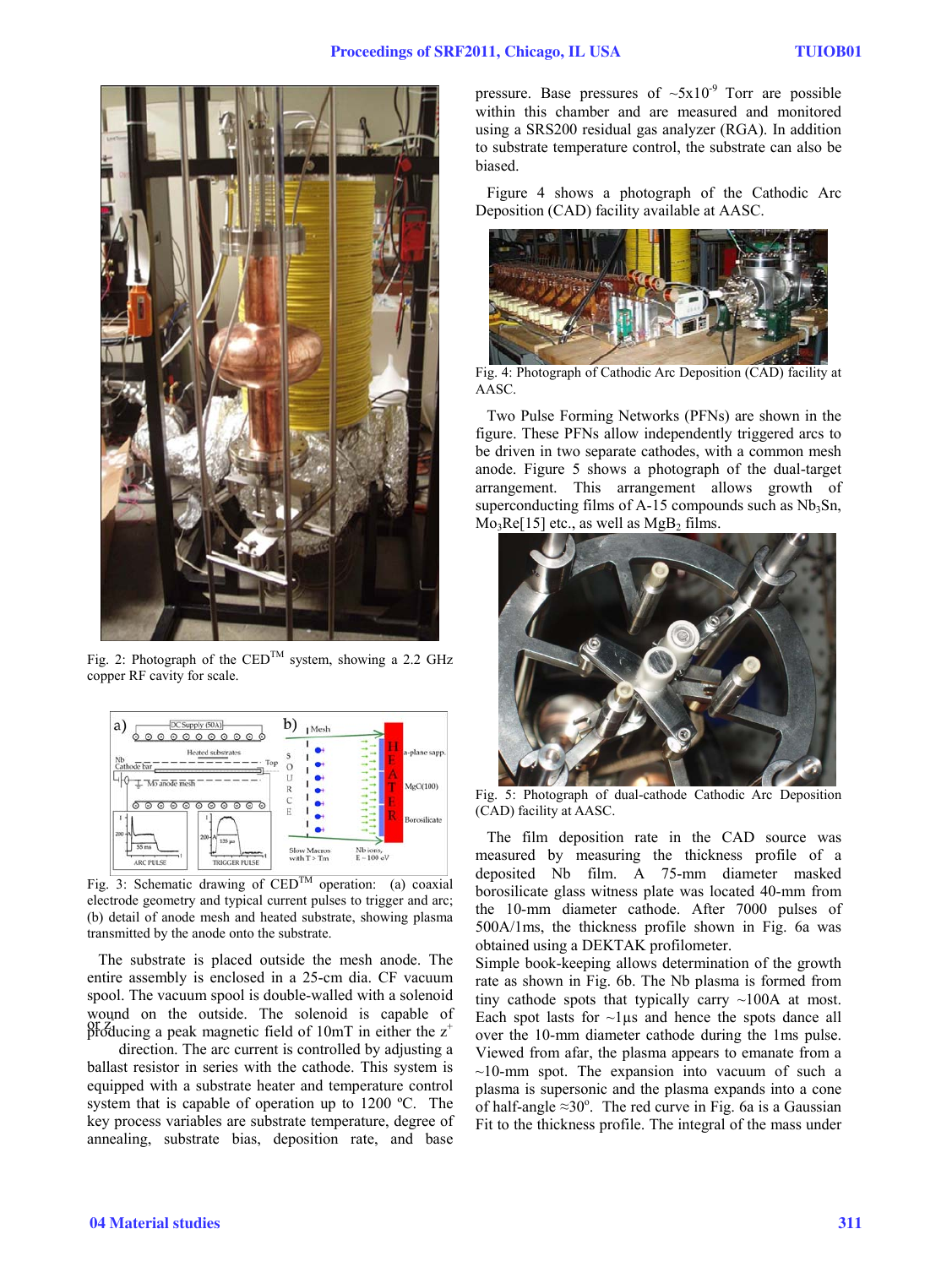this profile was calculated as 7.3µg/pulse, as shown in the first row of the Table in the figure.



Fig. 6: Measured Nb film thickness profile (a) and derived growth rate (b) for CAD coating apparatus.

From the known charge/pulse and the transparency of the mesh anode, the erosion rate of Nb at the cathode was estimated to be 21µg/C, a value that agrees with published literature[16]. The next row of the table shows the peak film thickness/pulse, as 0.56nm. Note that this is  $\approx$ 1 atomic layer/pulse. But the pulse lasts only 1ms. Hence the instantaneous deposition rate is 560nm/s. To put this in perspective, the instantaneous flux of Nb ions (triply charged) to the substrate may be estimated from the mass deposited/pulse, the effective spot size over which this mass is deposited and the pulse width. The estimated flux is  $10^{18}$  Nb ions/cm<sup>2</sup>-s. Such a high flux, combined with the high energy deposited into the first few monolayers of the substrate, is capable of significant modification of that surface. Nb ions will be deposited into the substrate as interstitials, displacing existing atoms and forcing a rearrangement of the lattice. Under the right conditions of substrate annealing and heat treatment, epitaxial growth of the Nb film is observed. But what happens to this hetero-epitaxy when the Nb grows on a dissimilar substrate such as sapphire, MgO or Cu? At the rate of 0.56nm/pulse, after just ten pulses, a layer of ≈5.6nm will have grown. Subsequent pulses deliver Nb ions that deposit their energy into a sub-surface layer that consists almost exclusively of Nb atoms. Our films are typically

 $\sim$ 1-5 $\mu$ m thick. Thus although the initial stage of growth of the Nb film is denoted as hetero-epitaxy, for thicker films, the growth transitions from hetero- to homo-epitaxy after a certain film thickness. Energetic condensation drives this transition and enables pure crystals of Nb to be grown on rather dissimilar substrates, as shown below. The deposition rate is easily controlled since the mass liberated from the cathode is directly related to the total charge transferred by the arc. The charge transfer increases by increasing the magnitude and/or the duration of the current.

## **SOME ASPECTS OF CRYSTAL GROWTH USING ENERGETIC CONDENSATION**

Nb thin-film depositions were carried out in the  $\mathrm{CED}^{\mathrm{TM}}$ apparatus on a-plane and c-plane sapphire, MgO, borosilicate glass and Cu substrates. The sapphire, MgO and borosilicate coatings allowed measurements of RRR to be made, whilst the Cu coatings were used to study the influence of substrate temperature on film quality. Several tools were used to characterize the films: SEM, XRD, EBSD, cross-section EBSD, TEM, AFM and SIMS. RRR data are to be published elsewhere [17]. One example of a high RRR 585±1%, measured in a 5.5µm thick film of Nb on MgO (100) is shown in Fig. 7.

RRR 330 was measured on a-sapphire and RRR 43 on c-sapphire. We also measured RRR 31 in a Nb film grown on an inexpensive borosilicate glass sample (purchased from McMaster and used as witness surfaces for our thickness measurements), when it was heated to  $500^{\circ}$ C. These Nb films were  $\sim$ 2-3 $\mu$ m thick. A multiple-sample, four-point-probe testing platform was used to measure thin film materials' residual resistivity ratio (RRR). The RRR is defined [18] as the ratio of resistivity at 300K to that at 10K. An ac or dc current runs through the sample via two poke pins (#1 and #4), and the small voltage signal dropped on two intermediate poke pins (#2 and #3) is measured using either a high-speed high-dynamic-range data acquisition system (National Instruments<sup>TM</sup>), or a commercial lock-in amplifier (Stanford Instruments<sup>TM</sup> SR530), or a commercial nano-voltmeter (Keithley<sup>TM</sup>). The processes of sample-multiplexing, data acquisition, and temperature recording are controlled using a customized LabVIEWTM automation program. Since the pin 2-3 differential voltage is proportional to the material's resistivity, RRR is measured as the ratio of the differential voltage at 300 to that at 10K. The test fixture and up to 16 samples were inserted into a vacuum sealed Dewar and cooled by liquid helium down toward 4K. By warming up the samples slowly, the pin 2-3 differential voltage was recorded as a function of temperature, which was measured by a Lakeshore  $Cernox^{TM}$  sensor (resolution ~10mK). The overall RRR measurement error is 2-10%.

Since we found that RRR increases strongly with film thickness [17], it is likely that by making the Nb film on borosilicate thicker, we might push towards the RRR 100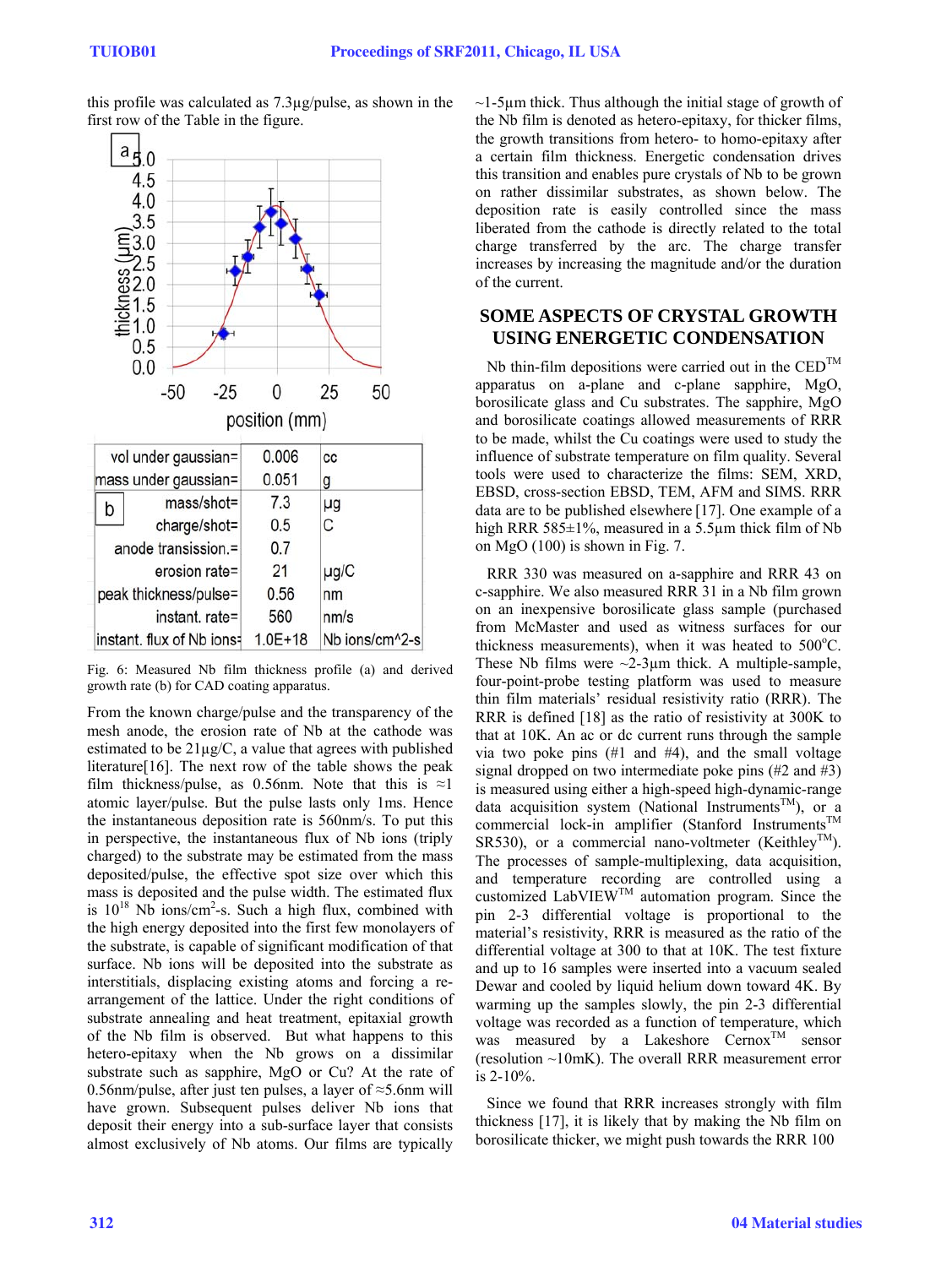

Fig. 7. RRR 585 in 5.5µm Nb film grown on (100) MgO.

level where the film might become practical for SRF applications. Later we show that not only did the RRR increase in Nb-on-borosilicate as the temperature was increased, but that the degree of crystallinity of the film also increased. This result, obtained on an amorphous substrate, is of particular significance to future SRF cavities formed from low-cost cast Al, that would also offer an amorphous surface for film growth. In the rest of this paper, we focus attention on several interesting aspects of crystal growth by energetic condensation.

### *XRD data from Nb films on a- and c-sapphire*

Figure 8 shows XRD Pole Figures measured from Nb films that were grown on a-sapphire substrates. A typical deposition was preceded by annealing the substrate at 700°C for three hours, then growing the Nb film using the CED apparatus at various deposition temperatures. The principles of pole figure surveys can be found in an X-Ray Diffraction textbook [19]. For pole figure measurements, a point focus crossed-slit collimation was used. The secondary optics consisted of a 0.27° parallelplate collimator followed by a flat graphite secondary monochromator and a proportional detector. A Soller slit was placed in front of the detector. Besides the conventional Bragg-Brentano survey (also known as the /2θ survey), XRD pole figures in stereographic projection format were used to investigate "texture" (grain distribution in-plane) of every sample. A crystal plane in the 'real lattice space' is a point in the 'reciprocal lattice space'. The XRD pole figure technique uses a scattering vector to map such "points" in reciprocal lattice space. The difference between a diffracted and incident X-ray wave-vector is defined as scattering vector. In pole figure coordinates,  $\varphi$  (0-360<sup>0</sup>) is the azimuth angle in-plane;  $\psi$  $(0-90<sup>0</sup>)$  is the tilting angle between the scattering vector and the normal to the substrate surface. In such measurements, a scattering vector is programmed to gyrate in both coordinates to survey the positive hemispherical volume of a reciprocal lattice space. A film with random orientation would give a uniform distribution of scattering intensity. A single crystal film displays a spot pattern, and a film with restricted fiber texture displays a ring pattern of modulated intensity, tending



Fig. 8: XRD Pole Figures for Nb films grown on a-sapphire.

toward a spot pattern with increasing degree of orientation.

Note that the diffuse peaks in the (110) pole figure for RRR 10 become much sharper (less texture) at RRR 31. The six lobes visible around the central pole in the figure are associated with twin symmetry in the epitaxial crystal, and are discussed elsewhere [20]. At the highest RRR 155, the sharpness of the lobes in the pole figure indicate that the Nb thin film is a single crystal with (110) crystal plane parallel to the substrate surface. The high crystallinity at the highest RRR might suggest fewer impurities and defects in the Nb lattice. These results demonstrate the ability to tailor the crystal structure and RRR (hence defect and impurity concentrations) of Nb films by control of substrate thermal conditions, along with use of energetic condensation. Nb-on-MgO substrates showed a similar picture of better crystallinity with higher RRR and a remarkable transition from (110) to (100) orientation. Those results are published elsewhere [17].

Figure 9 shows Pole Figures for a Nb film grown on csapphire.



Fig. 9: XRD Pole Figures for Nb films grown on c-sapphire.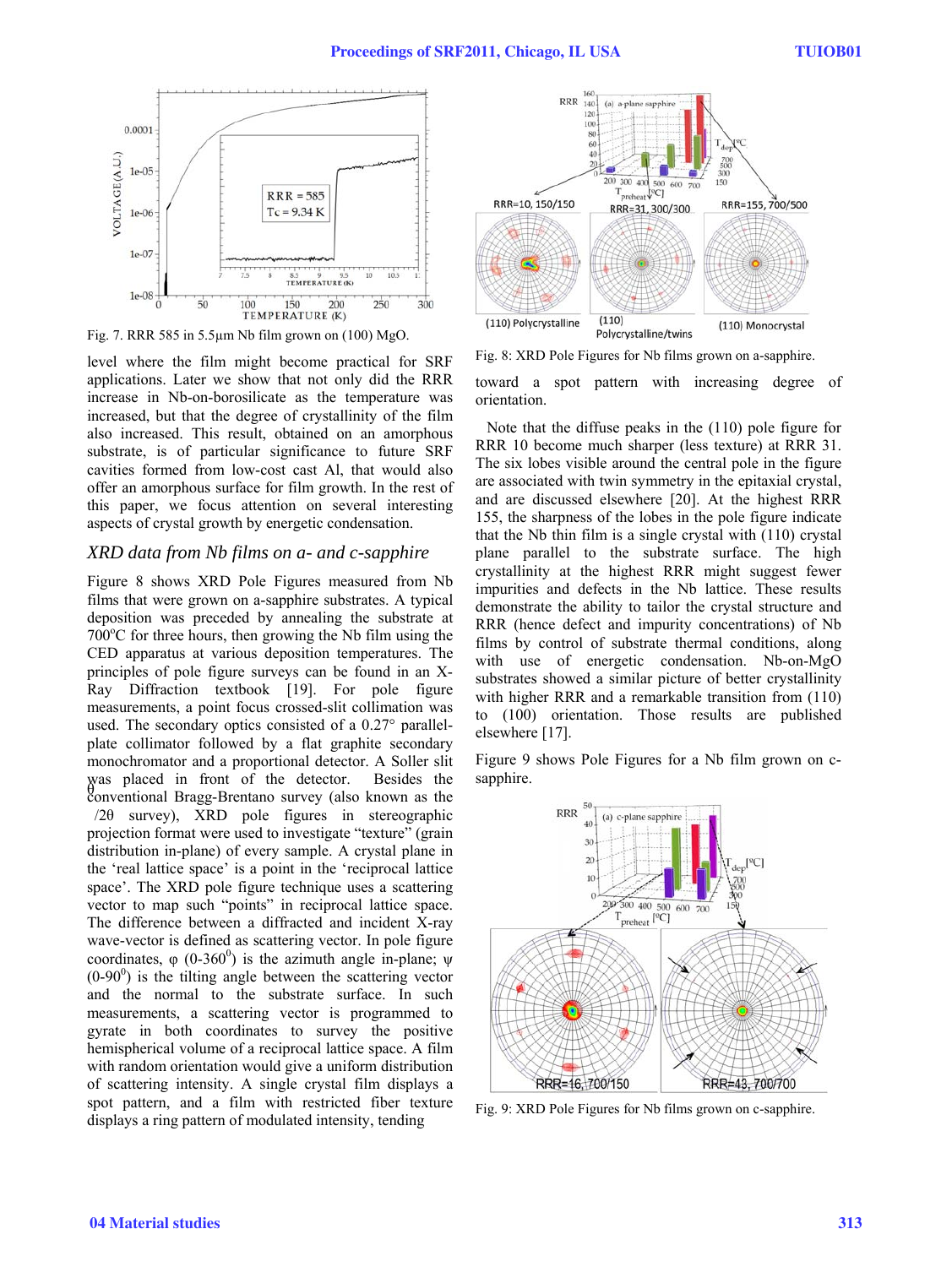As the RRR increases with substrate temperature from RRR 16 at 700/150 to RRR 43 at 700/700, the pole figures show a sharp transition from a rather diffuse (polycrystalline) structure to a sharp, single crystal Nb layer. The poles are so sharp at RRR 43 that arrows are used to guide the reader to their locations.

The XRD pole figures represent crystal structure averaged across the film thickness, as the Cu K-α x-rays used penetrate the film and even the underlying substrate. By contrast, EBSD images show only surface grain and crystal structure and are discussed next.

## *EBSD images from Nb films on MgO*

 Figure 10 shows EBSD images superimposed upon SEM images of a Nb film grown on MgO, RRR 196 (500/500). The XRD pole figure is inset at bottom right.



Fig. 10: EBSD images (superimposed upon SEM images) of Nb film on MgO(100) substrate.

The triangle at top left shows the color code. The crystal structure consists of a mix of (110) and (100) orientations, shown at the 1mm and 0.1mm scales. The pole figure also shows this and suggests that the crystal structure is determined early in the film growth, but a cross-section EBSD image is needed to corroborate this assertion. Such cross-section EBSD images are shown in the next section.

But first we show EBSD images taken from a higher RRR 333 sample, in Fig. 11. The inset at bottom right shows a pole figure for a similar film but one that was coated at 700/700 and gave a RRR 316. At this higher RRR the Nb film has become a single crystal across the entire 10x10mm substrate surface. The size of this crystal is limited only by the substrate size in this case. The EBSD (surface) image shows a pure (100) orientation. The pole figure in this case captures only the (200) plane, but that is in the same family as the (100) plane.



Fig. 11: EBSD image (superimposed upon SEM images) of Nb film (600/500) on MgO(100) substrate. XRD pole figure (700/700) is at bottom right.

## *Cross-section EBSD images of thin-films*

Figure 12 shows a cross-section EBSD image of a portion of a Nb film grown on MgO at 150/150 with RRR 7.



Fig. 12: Cross-section EBSD image of Nb film (150/150) on MgO, RRR 7.

Starting from the MgO (001) substrate at the right, one observes a 0.2µm black layer. This layer is black because the EBSD software makes it black if the Confidence Index (CI) is <0.2. This could indicate grain size too small to be resolved by the instrument (<50nm). After this black layer, a mix of (001) and (101) planes are observed to grow at an angle to the substrate (yellow and pink in the inset in the figure), and appear to grow larger as the film thickens. The low substrate temperature in this case does not allow large grain crystal growth right from the surface. However, even for this low temperature case, despite poor annealing of defects by heating, we see the effects of energetic condensation for thicker films. Beyond about 0.2µm, the film gradually acquires epitaxial crystal growth. Since the black layer below the crystal is almost purely Nb, it is more appropriate to describe such growth as homo-epitaxy. However, because the 'seed' for nucleation and grain growth is a poor seed in this case, the subsequent crystal growth probably has a high defect density, poor inter-grain boundaries and results in a low RRR 7. Figure 13 shows a dramatic difference at 500/500, when the RRR increased to 196.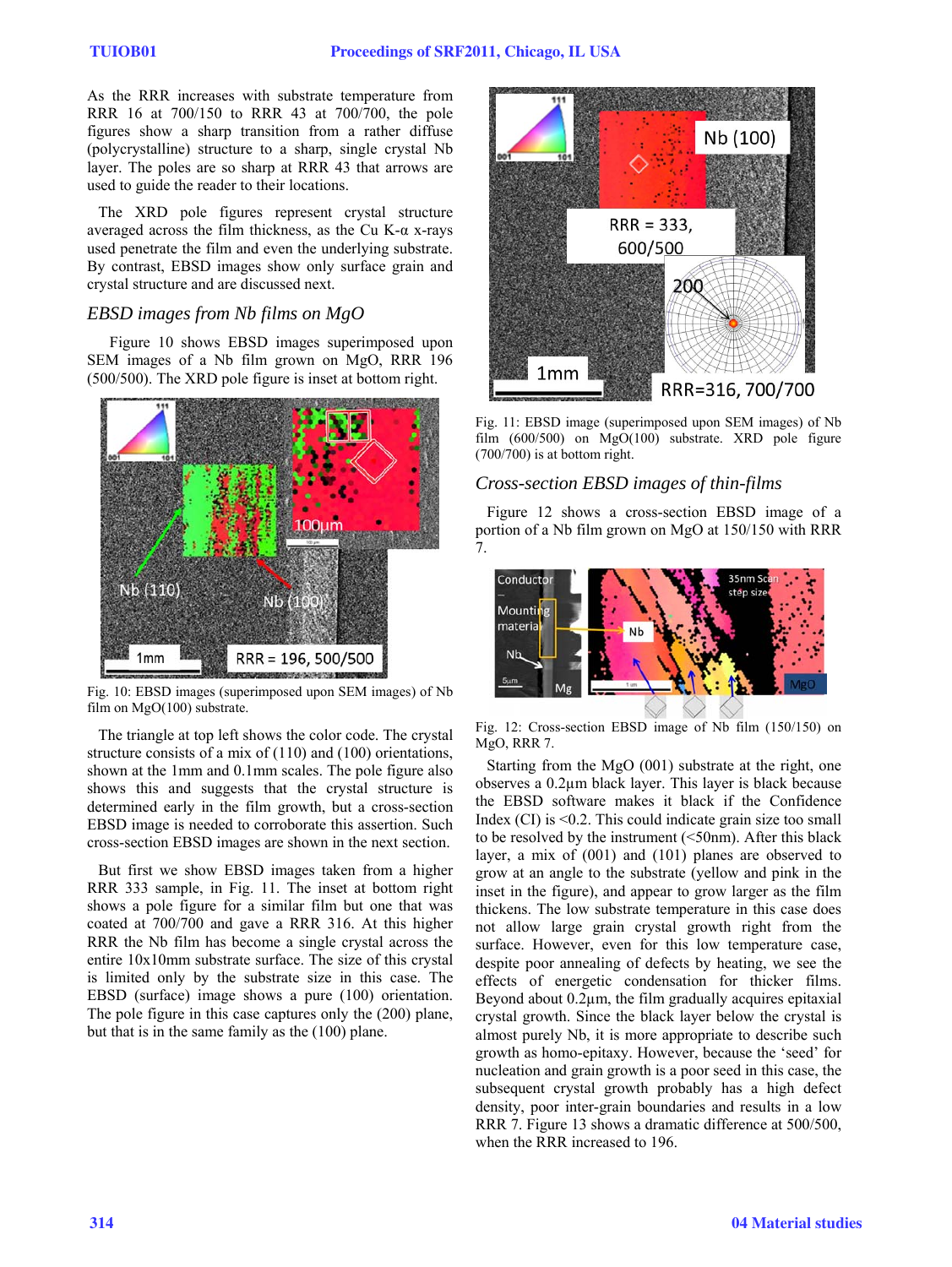

Fig. 13: Cross-section EBSD image of Nb film (500/500) on MgO, RRR 196.

To keep the reader on her/his toes, we have reversed the SEM reference image in this case, so that the MgO is at left and the Nb film is to the right. In stark contrast to the image of Fig. 12, the Nb crystal growth begins immediately at the MgO surface. Cross-section EBSD images from four different locations on the film are presented, although only Area A shows its associated SEM image. In each case, the Nb epitaxy is observed to be a mix of (001) and (101) (equivalent to 100 and 110 planes) beginning at the substrate surface. Area E shows that the grains grow larger with thickness. Area D shows an almost uniform 110 orientation. These cross-section images view the crystal orthogonal to the direction of view of the surface EBSD, so the crystal planes plotted in the two cases will not correspond. But they do corroborate the surface images presented in Fig. 10 and suggest that RRR increases with thickness because the grains become larger and defects are reduced.

Figure 14 shows the cross-section images from Nb-on-MgO at 700/700, RRR 316. Here the cross-section images indicate a uniform crystal orientation across the field of view. The smaller image to the right shows a finer scan using 150nm steps, taken over a limited field of view indicated in the white square in the EBSD image to its left. The black zone indicates a poor CI that might be simply due to the grains being too small to be resolved. The 150nm step-size scan shows that the highly crystalline Nb film grows around this impurity region and envelopes it. Beyond its surface, a pure crystal growth is observed. Again, we observe the synergistic effects of thermal annealing and energetic ion deposition in the film growth. What is not revealed at this resolution is microscopic defects in the growing lattice that are gradually washed out as the film becomes thicker. That would potentially account for the strong dependence of RRR on film thickness



Fig. 14: Cross-section EBSD images of Nb film (700/700) on MgO(100) substrate.

## *Comparison of Nb thin films with bulk Nb cavities*

Kneisel et al [21,22] present Q-slope and quench data for several RF cavities fabricated out of small-grain, larger-grain and single crystal Nb sheet metal. These authors describe a major difference in performance between single crystal/large grain cavities with primarily the  $(110)$  orientation at the surface vs.  $(100)$ . The  $(110)$ crystal cavity showed greater surface roughness after BCP treatment and a Q-drop that did not disappear after even 12 hours of heat treatment. By contrast, the cavity with the (100) orientation had a smoother surface after BCP and gave the lowest Q-drop and highest quench fields of all cavities tested. Baars et al [23] describe the different response to BCP chemicals of different Nb crystal orientations. Our results suggest the possibility of coating existing bulk Nb cavities with a thin film of Nb that is preferentially of the 100 orientation, thereby enhancing its high field performance.

## *TEM and AFM images*

Figure 15 shows a TEM image of a RRR 316 Nb film on MgO.



Fig. 15: TEM image of RRR 316 Nb film on MgO.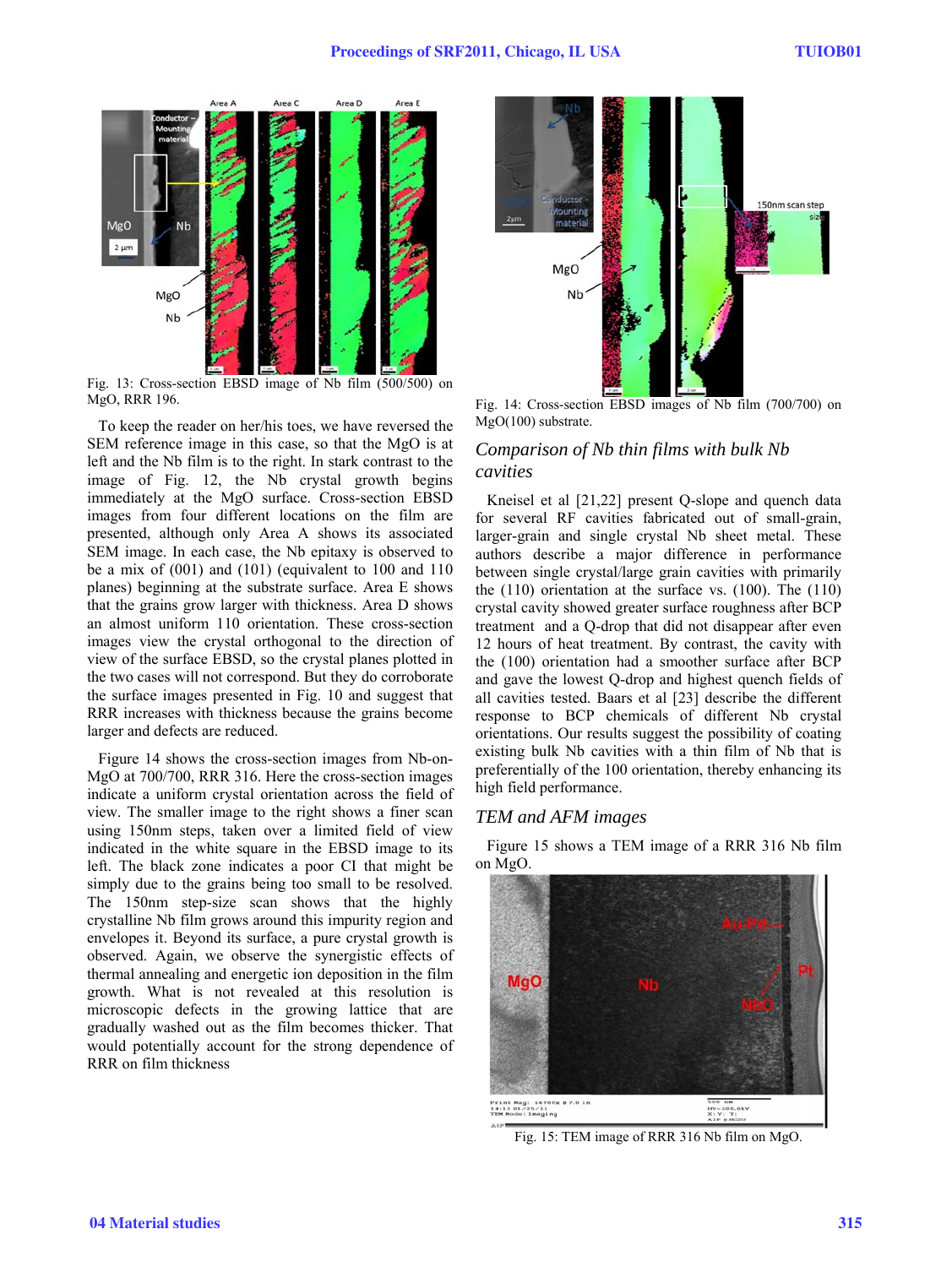The figure shows a very smooth interface between the MgO and Nb (note the 500nm scale bar). The film appears dense and well adhered to the surface.

Figure 16 shows AFM images of three Nb films (RRR 7, 196 and 316) all grown on MgO. The surface roughness appears to be increasing with RRR.



Fig. 16: AFM images of RRR 7, 196 and 316 Nb films on MgO.

### *Macro-particle epitaxy in Nb films*

Figures 13 and 14 show what appear to be lumps on the Nb surface. These are macro-particles that are emitted by the vacuum arc, move more slowly than the ions and impinge upon the substrate. Figure 17 shows a Laser Confocal Scanning Microscope image taken of a portion of the surface of the RRR 316 Nb film grown on MgO.



Fig. 17: Laser Confocal Scanning microscope (Olympus LEXT) image of RRR 316 film.

The two macro-particles imaged vary in height from 2.1-4.5µm and are about 10µm in diameter. These macroparticles are molten droplets of Nb emitted at the arc cathode surface that fly from the cathode to the substrate and land there. Since these particles do not penetrate the surface as do the  $\sim$ 100eV ions, it is interesting to ask what the crystal growth modes might be in such particles, as opposed to that of the fast ions.

Figure 18 shows two cross-section SEM images taken after FIB milling of the RRR 7 and RRR 316 films. For the lower RRR 7 film, the cross-section SEM shows fibrous, columnar texture in the 2.6µm thick film. What is remarkable is that this fibrous texture continues into the

3µm thick macro-particle that has landed on the film's surface. With reference to Anders' SZD (see Fig.1) the macro-particle occupies a region near the top left of the SZD, with the homologous temperature ratio,  $T/T_{\rm m}$ ~1 and very low kinetic energy. In fact, since the local pressure at the cathode spots in vacuum arcs is very high  $(-1000$ Bar), the melting point will be increased and hence the molten macros might leave the cathode at  $T/T<sub>m</sub> > 1$ . Simple estimates show that radiation from the macro-particle surface is negligible compared to the stored enthalpy, so the macro arrives at the substrate at its emitted temperature. According to the SZD, such a particle will

re-crystallize at the surface and acquire grain structure from the underlying substrate. Since the underlying substrate has fibrous, columnar grains (at RRR 7) so does the condensing macro-particle. The columnar grains increase in size with height in the film, which is consistent with increase of RRR with thickness.



Fig. 18: FIB/Cross-section SEM images of Nb films on MgO.

However, at RRR 316, the macro-particle appears to acquire the single crystal, large grain, homo-epitaxial structure of the (100) Nb film that is beneath it. This observation suggests that once the 'seed' layer of Nb has been grown using energetic condensation, subsequent growth maintains the properties of the seed, when slow moving, massive particles land on such a seed layer. In principle, one might first create the high quality, single crystal seed of Nb on a cavity surface, then spray high purity molten Nb on to this surface, to grow very large, single crystal Nb films.

### **SIMS DEPTH PROFILES**

SIMS analyses were obtained using a CAMECA IMS- $6F$  with  $Cs<sup>+</sup>$  beam which provided best sensitivity for H, C, O, N and electronegative elements. Two samples were analyzed: (1) a RRR 333 Nb film grown on MgO; (2) a bulk sample similar to that used in SRF cavities, with RRR>300. The SIMS depth profiles show 3-4 orders of magnitude lower H content in the thin film than in the bulk Nb sample [24,25]. Several mechanisms acting simultaneously [25] might account for this significant difference between bulk and thin film Nb, such as: grain boundary distribution and motion as the film becomes thicker, that minimize impurity diffusion; the film becomes denser with time; fresh, highly reactive Nb on the walls of the chamber acts like a getter to reduce the background pressure, the high instantaneous deposition rate inhibits impurity inclusion in the film. The significantly lower H content in our films suggest that they are denser and point to a possible post-bake coating of bulk Nb cavities with our CED thin films, to make them less prone to H poisoning and other deleterious impurities. The SIMS sputtering rate was observed to be slower for the (100) film, suggesting a denser film, which is consistent with lower impurities and higher RRR.

## **DISCUSSION**

This paper has presented examples of Nb thin films grown on various crystal substrates using energetic condensation. The term energetic condensation applies to subplantation, i.e. deposition of incident ion energy within the first few sub-surface atomic layers in a surface. The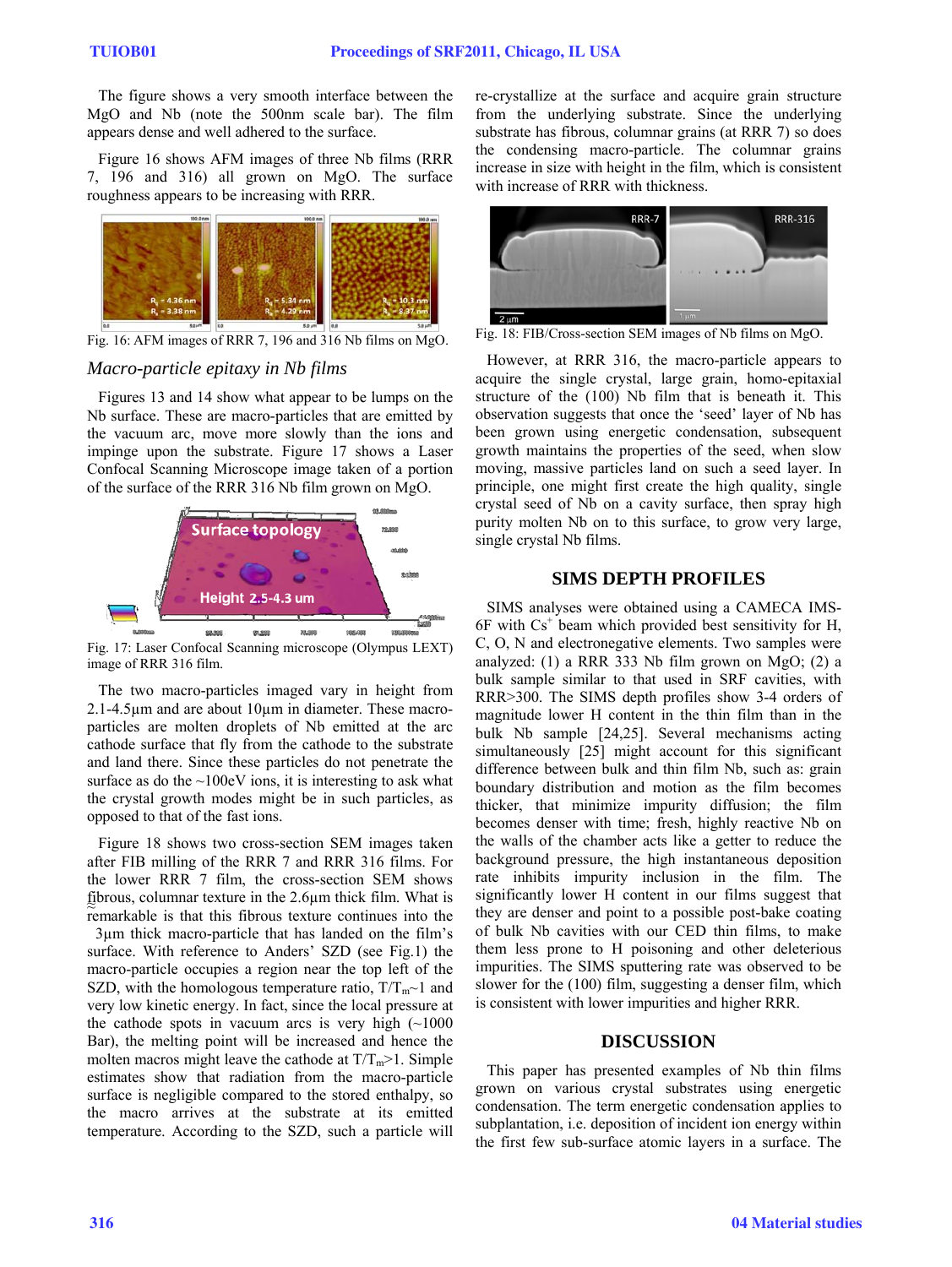deposition used a cathodic arc discharge that produces a plasma of pure Nb with a kinetic energy spread of 60-  $^{112}_{120}$ eV, plus 46eV of ionization potential energy, resulting

 $\approx$ 100-170eV energy deposition into the substrate. Each pulse deposits roughly one atomic layer of Nb in 1ms on the substrate. This high instantaneous deposition rate minimizes impurity contamination of the film. The energetic condensation creates dense films that adhere well to the substrate. When energetic condensation is accompanied by substrate heating, the synergistic effects of the fast ion deposition and the slower thermal annealing results in a very low-defect, epitaxial film growth. The RRR was measured on a- and c-sapphire substrates as well as on MgO. Record values of RRR 338 on a-sapphire and RRR 585 on MgO are reported. RRR is found to depend strongly upon substrate temperature. The RRR is found to also depend upon film thickness. A simple model [17] shows that the RRR at the surface of the thick films might be still higher, RRR 680 for 3µm Nb films on MgO. XRD Pole Figures reveal that the crystal structure also depends strongly on substrate temperature, becoming more ordered and single-crystal as temperature is increased. On MgO, a transition from a mix of 110 and 100 planes at 500°C to purely 100 orientation at 700°C is correlated with higher RRR. The 100 crystal is denser and harder than the 110 crystal, as evidenced by SIMS depth profiling. Both surface EBSD and cross-section EBSD (OIM) images corroborate the picture suggested by the bulk XRD data, of better crystal structure leading to higher RRR at higher temperatures and for thicker films. Cross-section SEM images of the films (sliced using a FIB apparatus) revealed that when molten macro-particles of Nb land on the film grown using ion-assisted energetic condensation, the crystal structure in the condensing macro-particle is identical to that of the Nb substrate below it. This suggests another approach to cavity coating in which a high quality 'seed' layer of Nb is first grown using our energetic condensation apparatus that is followed by simpler condensation of molten Nb metal spray on the seed layer, thereby growing very large cladding layers inside cavities. This would be an alternative to the pioneering work done at DESY on Nb clad Cu and Cu0.15%Zr cavities [26,27].

### **ACKNOWLEDGMENTS**

This research is supported at AASC by DOE via Grant DE-FG02-08ER85162 and Grant DE-SC0004994. The JLab effort was provided by Jefferson Science Associates, LLC under U.S. DOE Contract No. DE-AC05- 06OR23177 including supplemental funding provided by the American Recovery and Reinvestment Act.

#### **REFERENCES**

[1] I. G. Brown, "Vacuum arc ion sources", Rev. Sci. Instrum. 65 (10): 3061, 1994.

- [2] A. Anders, Plasma and ion sources in large area coating: A review, Surface & Coatings Technology 200, (2005), 1893-1906.
- [3] M. Krishnan, M. Geva and J. L. Hirshfield, "Plasma Centrifuge," Phys. Rev. Lett. 46, 36(1981).
- [4] A. Bendavid, P. J. Martin, R. P. Netterfield, G. J. Sloggett, T. J. Kinder, and C. Andrikidis, "The deposition of niobium, NbN and Nb2O5 films by filtered arc evaporation," Journal of Materials Science Letters, vol. 12, no. 5, pp. 322-323, 1993.
- [5] Y. I.ifshitz, S. R. Kasi, and J. Rabalais, Subplantation model for film growth from hyperthermal species, Physical Review B Vol. 41, Number 15, 15 May 1990-  $II$ .
- [6] D.K. Brice, J.Y. Tsao and S.T. Picraux, Nuclear Instruments and Methods in Physics Research B44 (1989) 68-78, North-Holland.
- [7] C. Thompson, "Stress and grain growth in thin films," Journal of the Mechanics and Physics of Solids, vol. 44, no. 5, pp. 657-673, 1996.
- [8] A. Anders, Thin Solid Films 518 (2010) 4087–4090.
- [9] E. Hand, Nature, Vol 456|4 December 2008.
- [10]H. Padamsee, SRF FOR NEUTRINO FACTORIES, The 10th Workshop on RF Superconductivity, 2001, Tsukuba, Japan.
- [11]C. Benvenuti, P. Bernard, D. Bloess, G. Cavallari, E. Chiaveri, N. Haebel. J. Hilleret, J. Tuckmantel, W. Weingarten, In Superconducting niobium sputter-coated copper cavity modules for the LEP energy upgrade, New York, NY, USA, 1991; IEEE: New York, NY, USA, 1991; pp 1023-5.
- [12] C. Benvenuti, N. Circelli, M. Hauer, Niobium films for superconducting accelerating cavities. Applied Physics Letters 1984, 45, (5), 583-4.
- [13] S. Calatroni, 20 Years of experience with the Nb/Cu technology for superconducting cavities and perspectives for future developments. Physica C 2006, 441, (1-2), 95-101.
- [14] R. Russo, Quality measurement of niobium thin films for Nb/Cu Superconducting RF cavities. Meas. Sci. Techno. 2007, 18, 2299-2313.
- [15]E. Valderrama, C. James, M. Krishnan, X. Zhao, K. Seo, F. A. Stevie and P. Maheshwari, "Mo-Re films for SRF applications", Proceedings of 15th International Conference on RF Superconductivity, Chicago, USA(2011), THPO077.
- [16]A. Anders, "Ion charge state distributions of vacuum arc plasmas: The origin of species," Physical Review E, vol. 55, no. 1, pp. 969-981, 1997.
- [17]M. Krishnan, E. Valderrama, B. Bures, K. Wilson-Elliott, X. Zhao, L. Phillips, Anne-Marie Valente-